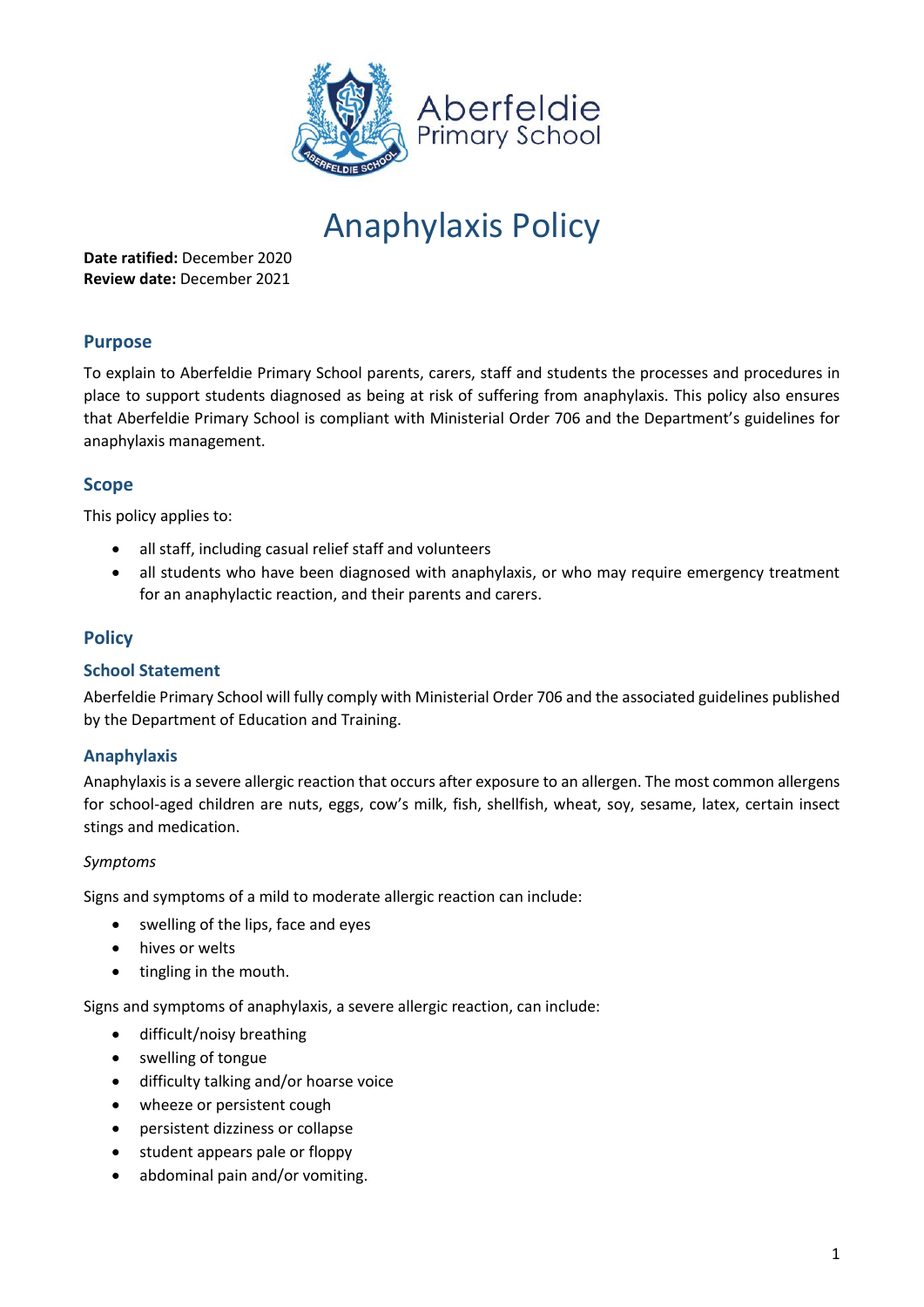Symptoms usually develop within ten minutes and up to two hours after exposure to an allergen, but can appear within a few minutes.

#### *Treatment*

Adrenaline given as an injection into the muscle of the outer mid-thigh is the first aid treatment for anaphylaxis.

Individuals diagnosed as being at risk of anaphylaxis are prescribed an adrenaline autoinjector for use in an emergency. These adrenaline autoinjectors are designed so that anyone can use them in an emergency.

## **Individual Anaphylaxis Management Plans**

All students at Aberfeldie Primary School who are diagnosed by a medical practitioner as being at risk of suffering from an anaphylactic reaction must have an Individual Anaphylaxis Management Plan. When notified of an anaphylaxis diagnosis, the principal of Aberfeldie Primary School is responsible for developing a plan in consultation with the student's parents/carers.

Where necessary, an Individual Anaphylaxis Management Plan will be in place as soon as practicable after a student enrols at Aberfeldie Primary School and where possible, before the student's first day.

Parents and carers must:

- obtain an ASCIA Action Plan for Anaphylaxis from the student's medical practitioner and provide a copy to the school as soon as practicable
- immediately inform the school in writing if there is a relevant change in the student's medical condition and obtain an updated ASCIA Action Plan for Anaphylaxis
- provide an up-to-date photo of the student for the ASCIA Action Plan for Anaphylaxis when that Plan is provided to the school and each time it is reviewed
- provide the school with a current adrenaline autoinjector for the student that has not expired;
- participate in annual reviews of the student's Plan.

Each student's Individual Anaphylaxis Management Plan must include:

- information about the student's medical condition that relates to allergies and the potential for anaphylactic reaction, including the type of allergies the student has
- information about the signs or symptoms the student might exhibit in the event of an allergic reaction based on a written diagnosis from a medical practitioner
- strategies to minimise the risk of exposure to known allergens while the student is under the care or supervision of school staff, including in the school yard, at camps and excursions, or at special events conducted, organised or attended by the school
- the name of the person(s) responsible for implementing the risk minimisation strategies, which have been identified in the Plan
- information about where the student's medication will be stored
- the student's emergency contact details
- an up-to-date ASCIA Action Plan for Anaphylaxis completed by the student's medical practitioner.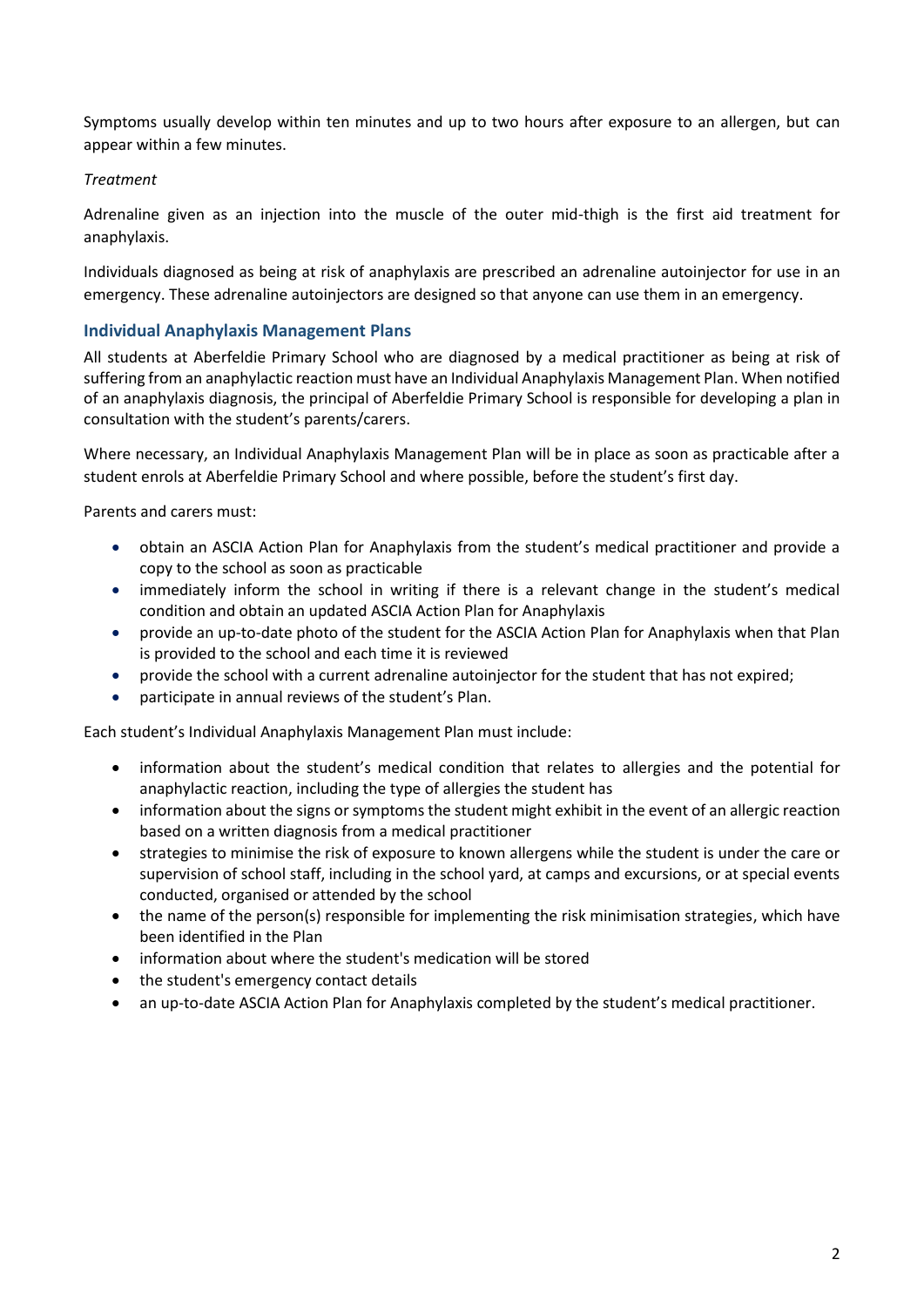## **Review and updates to Individual Anaphylaxis Management Plans**

A student's Individual Anaphylaxis Management Plan will be reviewed and updated on an annual basis in consultation with the student's parents/carers. The plan will also be reviewed and, where necessary, updated in the following circumstances:

- as soon as practicable after the student has an anaphylactic reaction at school
- if the student's medical condition, insofar as it relates to allergy and the potential for anaphylactic reaction, changes
- when the student is participating in an off-site activity, including camps and excursions, or at special events including fetes and concerts.

Our school may also consider updating a student's Individual Anaphylaxis Management Plan if there is an identified and significant increase in the student's potential risk of exposure to allergens at school.

## **Location of plans and adrenaline autoinjectors**

Each student's Individual Anaphylaxis Management Plan, ASCIA Action Plan for Anaphylaxis and autoinjector will be stored and labelled with their name at the School office together with adrenaline autoinjectors for general use.

## **Risk Minimisation Strategies**

To reduce the risk of a student suffering from an anaphylactic reaction at Aberfeldie Primary School, we have put in place the following strategies:

- all students are to bring their own food from home
- staff and students are regularly reminded to wash their hands after eating;
- students are discouraged from sharing food
- students with allergies are not to be asked to pick up papers/rubbish/litter
- the school canteen only offers prepacked foods (icy poles and food theme days) and parents of students with allergies can supply alternative foods if required. Photos of students with allergies are placed on display in the canteen.
- year groups will be informed of allergens that must be avoided in advance of class parties, events or birthdays
- a general use EpiPen will be stored at the office.
- Planning for off-site activities will include risk minimisation strategies for students at risk of anaphylaxis including supervision requirements, appropriate number of trained staff, emergency response procedures and other risk controls appropriate to the activity and students attending
- School organised events: consideration for children/families with food allergies when planning any fundraisers, cultural days or stalls for fetes, special days that involve food
- Food rewards are discouraged and non-food rewards are encouraged
- Parents of students with allergies can supply a 'treat box' with suitable foods for their child for special occasions, only these foods are to given to the student
- Class parties or birthday celebrations: discuss these activities well in advance with the parent of the student with allergies, (parent can attend as a parent helper, parent can supply appropriate food for their child)
- If food is part of a learning experience, parents are informed and arrangements are made to include all students; such as parent of the student with allergies can be a parent helper or supply appropriate food for the activity
- All Art and craft activities are planned carefully, considering not using recyclable food containers, the use of play dough ingredients are known and any other materials are considered before using them in lessons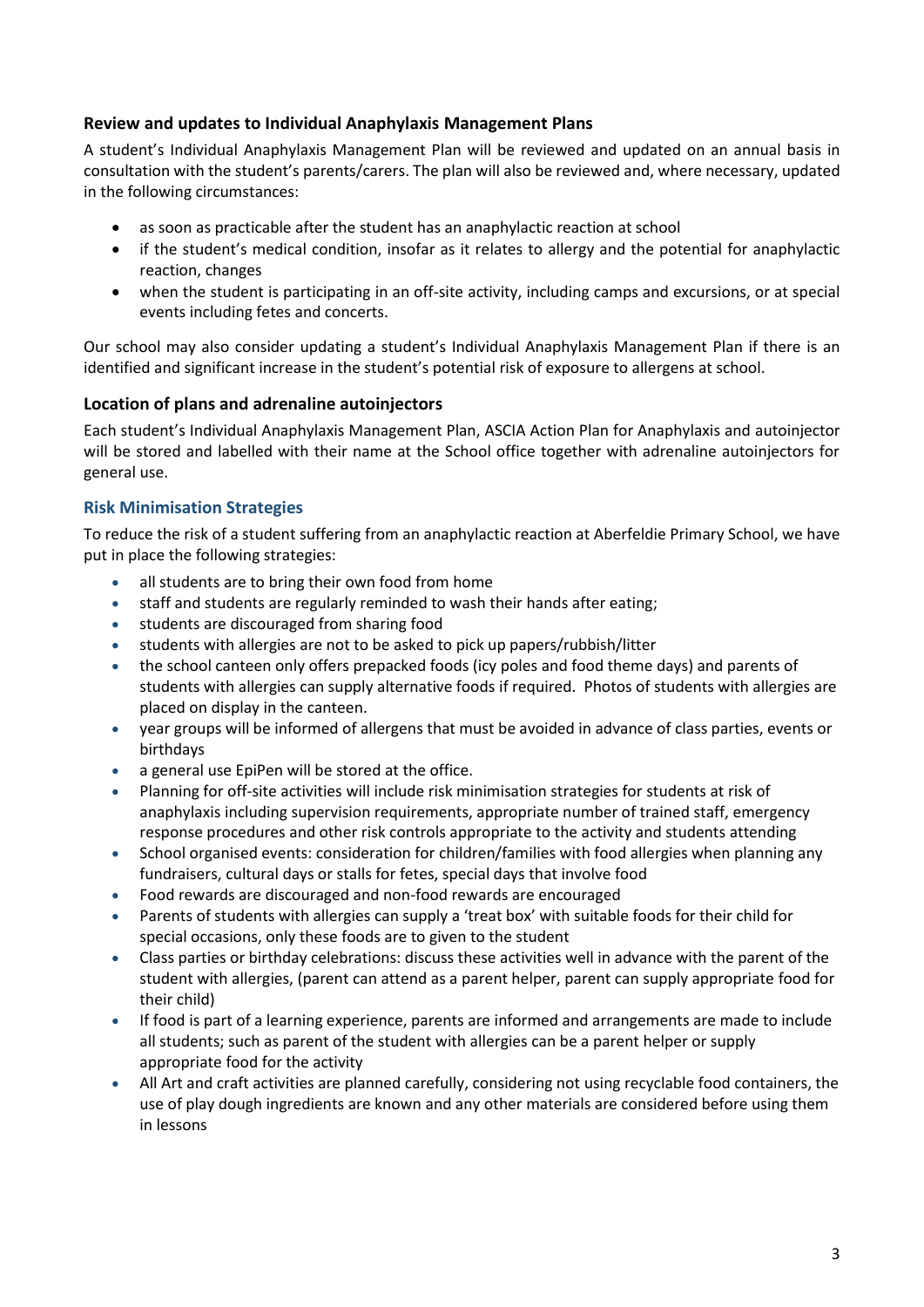## **Adrenaline autoinjectors for general use**

Aberfeldie Primary School will maintain a supply of adrenaline autoinjectors for general use, as a back-up to those provided by parents and carers for specific students, and also for students who may suffer from a first time reaction at school.

Adrenaline autoinjectors for general use will be stored at the office and labelled "general use".

The principal is responsible for arranging the purchase of adrenaline autoinjectors for general use, and will consider:

- the number of students enrolled at Aberfeldie Primary School at risk of anaphylaxis
- the accessibility of adrenaline autoinjectors supplied by parents
- the availability of a sufficient supply of autoinjectors for general use in different locations at the school, as well as at camps, excursions and events
- the limited life span of adrenaline autoinjectors, and the need for general use adrenaline autoinjectors to be replaced when used or prior to expiry.

#### **Emergency Response**

In the event of an anaphylactic reaction, the emergency response procedures in this policy must be followed, together with the school's general first aid procedures, emergency response procedures and the student's Individual Anaphylaxis Management Plan.

A complete and up-to-date list of students identified as being at risk of anaphylaxis is maintained by the First Aid Coordinator (office staff member) and stored in the office. For camps, excursions and special events, a designated staff member will be responsible for maintaining a list of students at risk of anaphylaxis attending the special event, together with their Individual Anaphylaxis Management Plans and adrenaline autoinjectors, where appropriate.

If a student experiences an anaphylactic reaction at school or during a school activity, school staff must:

| <b>Step</b>    | <b>Action</b>                                                                                                     |
|----------------|-------------------------------------------------------------------------------------------------------------------|
| $\mathbf{1}$ . | Lay the person flat<br>٠                                                                                          |
|                | Do not allow them to stand or walk<br>$\bullet$                                                                   |
|                | If breathing is difficult, allow them to sit<br>٠                                                                 |
|                | Be calm and reassuring<br>$\bullet$                                                                               |
|                | Do not leave them alone                                                                                           |
|                | Seek assistance from another staff member or reliable student to locate the<br>$\bullet$                          |
|                | student's adrenaline autoinjector or the school's general use autoinjector, and the                               |
|                | student's Individual Anaphylaxis Management Plan, stored at the office.                                           |
|                | If the student's plan is not immediately available, or they appear to be experiencing<br>$\bullet$                |
|                | a first time reaction, follow steps 2 to 5                                                                        |
| 2.             | Administer an EpiPen                                                                                              |
|                | Remove from plastic container                                                                                     |
|                | Form a fist around the EpiPen and pull off the blue safety release (cap)<br>٠                                     |
|                | Place orange end against the student's outer mid-thigh (with or without clothing)<br>٠                            |
|                | Push down hard until a click is heard or felt and hold in place for 3 seconds<br>$\bullet$                        |
|                | Remove EpiPen<br>٠                                                                                                |
|                | Note the time the EpiPen is administered<br>٠                                                                     |
|                | Retain the used EpiPen to be handed to ambulance paramedics along with the time<br>$\bullet$<br>of administration |
| 3.             | Call an ambulance (000)                                                                                           |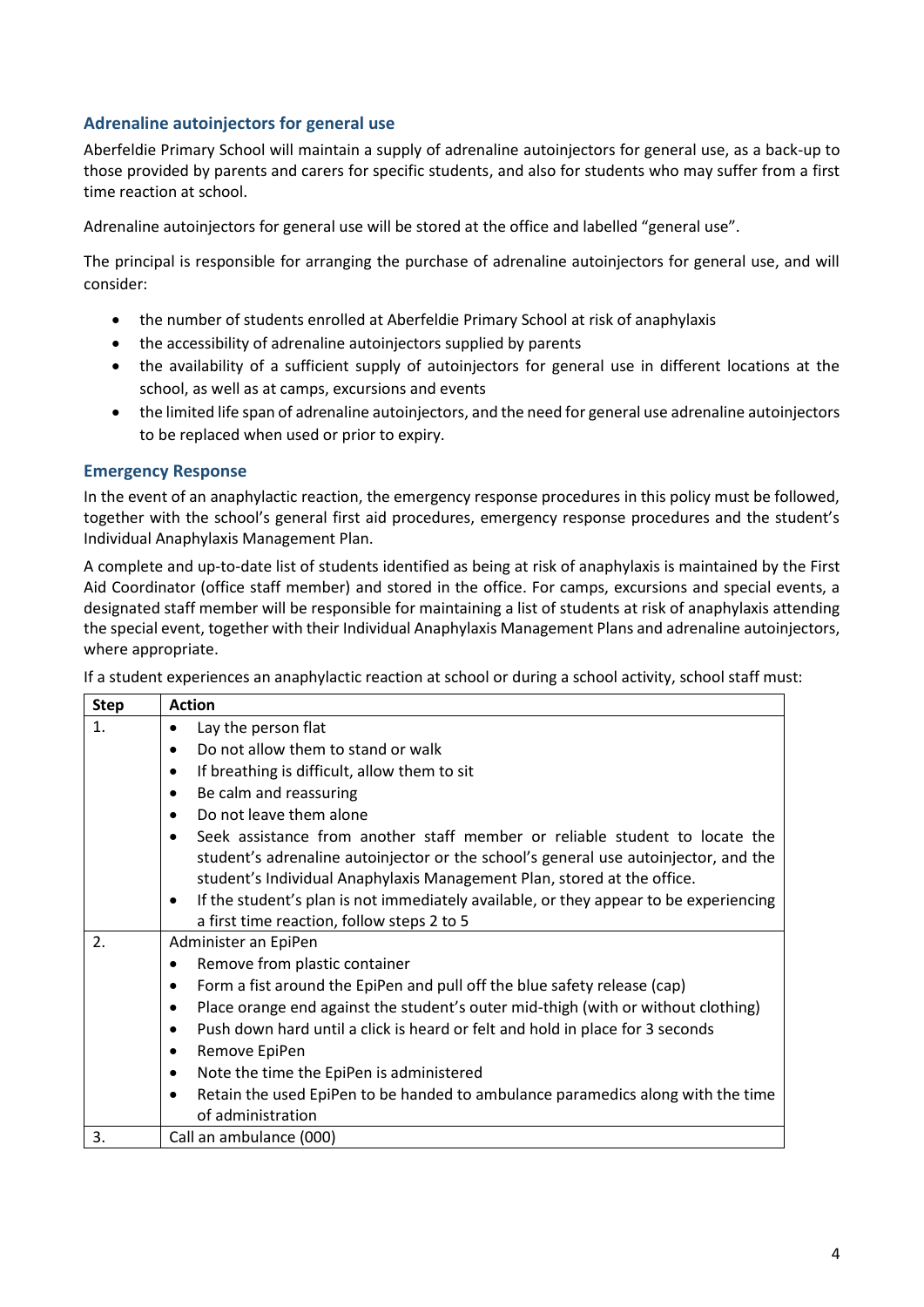| 4.         | If there is no improvement or severe symptoms progress (as described in the ASCIA     |
|------------|---------------------------------------------------------------------------------------|
|            | Action Plan for Anaphylaxis), further adrenaline doses may be administered every five |
|            | minutes, if other adrenaline autoinjectors are available.                             |
| <u>. .</u> | Contact the student's emergency contacts.                                             |

If a student appears to be having a severe allergic reaction, but has not been previously diagnosed with an allergy or being at risk of anaphylaxis, school staff should follow steps  $2 - 5$  as above.

[Note: If in doubt, it is better to use an adrenaline autoinjector than not use it, even if in hindsight the reaction is not anaphylaxis. Under-treatment of anaphylaxis is more harmful and potentially life threatening than overtreatment of a mild to moderate allergic reaction. Refer t[o Frequently asked questions](https://nginx-php-content-policy-det-vic-gov-au-production.lagoon.vicsdp.amazee.io/sites/default/files/2020-03/anaphylaxis-faqs.docx) — Anaphylaxis].

## **Communication Plan**

This policy will be available on Aberfeldie Primary School's website so that parents and other members of the school community can easily access information about Aberfeldie Primary School's anaphylaxis management procedures. The parents and carers of students who are enrolled at Aberfeldie Primary School and are identified as being at risk of anaphylaxis will also be provided with a copy of this policy.

The principal is responsible for ensuring that all relevant staff, including casual relief staff, canteen staff and volunteers are aware of this policy and Aberfeldie Primary School's procedures for anaphylaxis management. Casual relief staff and volunteers who are responsible for the care and/or supervision of students who are identified as being at risk of anaphylaxis will also receive a verbal briefing on this policy, their role in responding to an anaphylactic reaction and where required, the identity of students at risk. Casual Relief Staff will received an information pack relevant for the class they are taken on arrival at the school.

The principal is also responsible for ensuring relevant staff are trained and briefed in anaphylaxis management, consistent with the Department's *Anaphylaxis Guidelines.*

## **Staff training**

The principal will ensure that the all school staff are appropriately trained in anaphylaxis management.

Staff who are required to undertake training must have completed:

- an approved face-to-face anaphylaxis management training course in the last three years, or
- an approved online anaphylaxis management training course in the last two years.

Aberfeldie Primary School uses the ASCIA eTraining course.

Staff are also required to attend a briefing on anaphylaxis management and this policy at least twice per year (with the first briefing to be held at the beginning of the school year), facilitated by a staff member who has successfully completed an anaphylaxis management course within the last 2 years [Kimberley Caffari and Ryan Penberthy are Aberfeldie Primary School's Anaphylaxis Supervisors]. Each briefing will address:

- this policy
- the causes, symptoms and treatment of anaphylaxis
- the identities of students with a medical condition that relates to allergies and the potential for anaphylactic reaction, and where their medication is located
- how to use an adrenaline autoinjector, including hands on practice with a trainer adrenaline autoinjector
- the school's general first aid and emergency response procedures
- the location of, and access to, adrenaline autoinjectors that have been provided by parents or purchased by the school for general use.